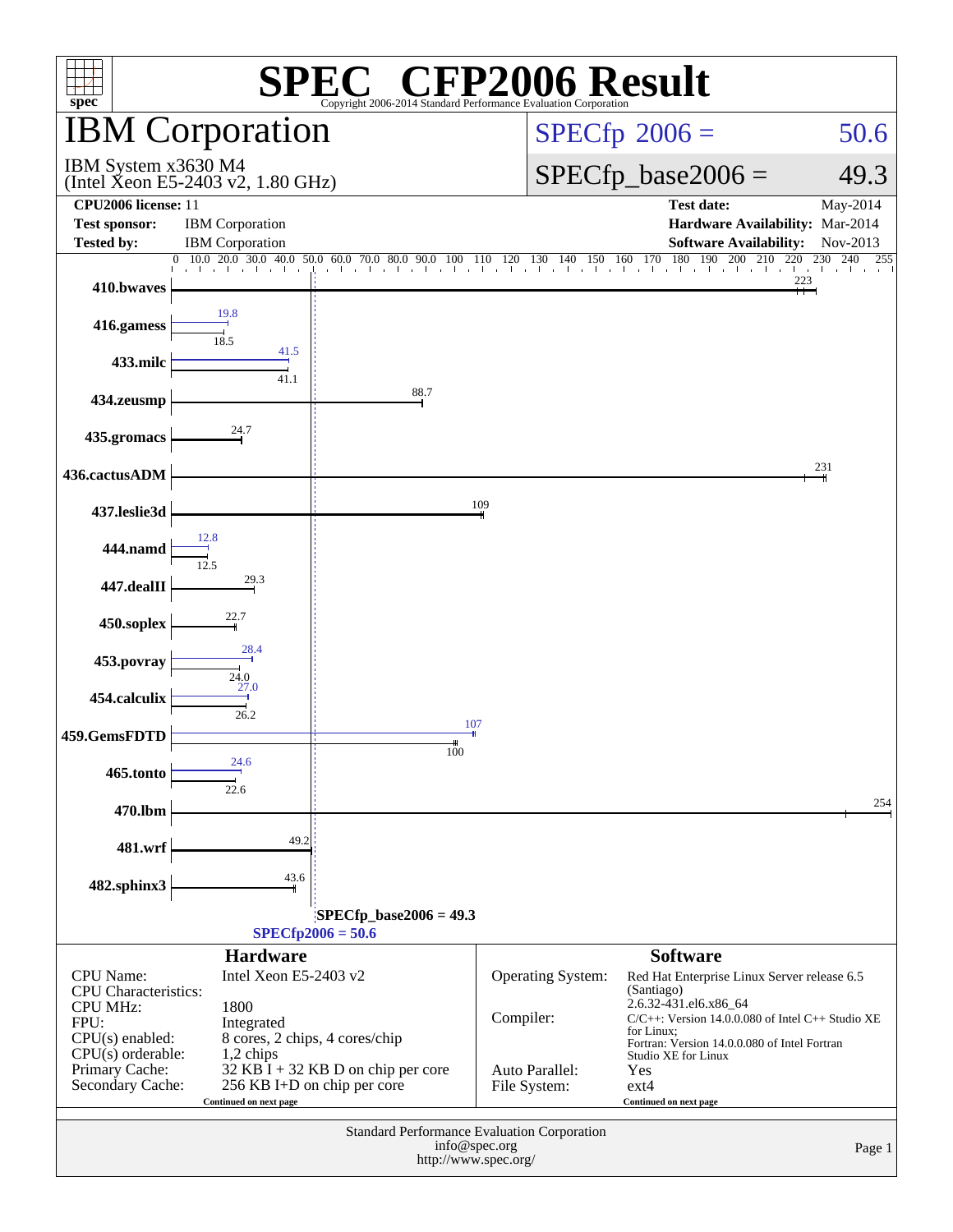

# IBM Corporation

#### IBM System x3630 M4

(Intel Xeon E5-2403 v2, 1.80 GHz)

### $SPECfp2006 = 50.6$  $SPECfp2006 = 50.6$

### $SPECfp\_base2006 = 49.3$

| CPU <sub>2006</sub> license: 11                                            |                                                                                                                                              |                                                                                    | <b>Test date:</b><br>$Mav-2014$                            |
|----------------------------------------------------------------------------|----------------------------------------------------------------------------------------------------------------------------------------------|------------------------------------------------------------------------------------|------------------------------------------------------------|
| <b>Test sponsor:</b>                                                       | <b>IBM</b> Corporation                                                                                                                       |                                                                                    | Hardware Availability: Mar-2014                            |
| <b>Tested by:</b>                                                          | <b>IBM</b> Corporation                                                                                                                       |                                                                                    | <b>Software Availability:</b><br>$Nov-2013$                |
| L3 Cache:<br>Other Cache:<br>Memory:<br>Disk Subsystem:<br>Other Hardware: | 10 MB I+D on chip per chip<br>None<br>192 GB (12 x 16 GB 2Rx4 PC3-12800R-11, ECC,<br>running at 1333 MHz)<br>1 x 2 TB SATA, 7200 RPM<br>None | <b>System State:</b><br><b>Base Pointers:</b><br>Peak Pointers:<br>Other Software: | Run level 3 (multi-user)<br>64-bit<br>$32/64$ -bit<br>None |

| <b>Results Table</b> |                                                                                                          |              |                |       |                |              |                |              |                |              |                |              |
|----------------------|----------------------------------------------------------------------------------------------------------|--------------|----------------|-------|----------------|--------------|----------------|--------------|----------------|--------------|----------------|--------------|
|                      | <b>Base</b>                                                                                              |              |                |       | <b>Peak</b>    |              |                |              |                |              |                |              |
| <b>Benchmark</b>     | <b>Seconds</b>                                                                                           | <b>Ratio</b> | <b>Seconds</b> | Ratio | <b>Seconds</b> | <b>Ratio</b> | <b>Seconds</b> | <b>Ratio</b> | <b>Seconds</b> | <b>Ratio</b> | <b>Seconds</b> | <b>Ratio</b> |
| 410.bwayes           | 61.4                                                                                                     | 221          | 59.6           | 228   | 60.8           | 223          | 61.4           | 221          | 59.6           | 228          | 60.8           | 223          |
| 416.gamess           | 1061                                                                                                     | 18.5         | 1060           | 18.5  | 1060           | 18.5         | 988            | 19.8         | 987            | 19.8         | 987            | 19.8         |
| $433$ .milc          | 223                                                                                                      | 41.1         | 223            | 41.1  | 223            | 41.1         | 221            | 41.5         | 221            | 41.5         | 222            | 41.4         |
| 434.zeusmp           | 103                                                                                                      | 88.5         | 103            | 88.7  | 103            | 88.7         | 103            | 88.5         | 103            | 88.7         | 103            | 88.7         |
| 435.gromacs          | 289                                                                                                      | 24.7         | 290            | 24.6  | 290            | 24.7         | 289            | 24.7         | 290            | 24.6         | 290            | 24.7         |
| 436.cactusADM        | 53.4                                                                                                     | 224          | 51.8           | 231   | 51.6           | 231          | 53.4           | 224          | 51.8           | 231          | 51.6           | 231          |
| 437.leslie3d         | 85.3                                                                                                     | 110          | 86.0           | 109   | 86.1           | 109          | 85.3           | 110          | 86.0           | 109          | 86.1           | 109          |
| 444.namd             | 641                                                                                                      | 12.5         | 641            | 12.5  | 641            | 12.5         | 628            | <u>12.8</u>  | 628            | 12.8         | 628            | 12.8         |
| 447.dealII           | 390                                                                                                      | 29.3         | 390            | 29.3  | 390            | 29.3         | 390            | 29.3         | 390            | 29.3         | 390            | 29.3         |
| $450$ .soplex        | 367                                                                                                      | 22.7         | 367            | 22.8  | 375            | 22.2         | 367            | 22.7         | 367            | 22.8         | 375            | 22.2         |
| 453.povray           | 223                                                                                                      | 23.9         | 222            | 24.0  | 222            | 24.0         | 186            | 28.5         | 187            | 28.4         | 187            | 28.4         |
| $ 454$ .calculix     | 315                                                                                                      | 26.2         | 315            | 26.2  | 315            | 26.2         | 305            | 27.0         | 306            | 27.0         | 306            | 26.9         |
| 459.GemsFDTD         | 106                                                                                                      | 99.9         | 105            | 101   | 106            | 100          | 98.8           | 107          | 99.4           | 107          | 99.6           | 106          |
| 465.tonto            | 435                                                                                                      | 22.6         | 435            | 22.6  | 435            | 22.6         | 401            | 24.6         | 400            | 24.6         | 400            | 24.6         |
| 470.1bm              | 57.6                                                                                                     | 238          | 54.0           | 254   | 54.0           | 254          | 57.6           | 238          | 54.0           | 254          | 54.0           | 254          |
| 481.wrf              | 227                                                                                                      | 49.2         | 225            | 49.6  | 227            | 49.2         | 227            | 49.2         | 225            | 49.6         | 227            | 49.2         |
| 482.sphinx3          | 447                                                                                                      | 43.6         | 451            | 43.2  | 447            | 43.6         | 447            | 43.6         | 451            | 43.2         | 447            | 43.6         |
|                      | Results appear in the order in which they were run. Bold underlined text indicates a median measurement. |              |                |       |                |              |                |              |                |              |                |              |

### **[Operating System Notes](http://www.spec.org/auto/cpu2006/Docs/result-fields.html#OperatingSystemNotes)**

 Stack size set to unlimited using "ulimit -s unlimited" Zone reclaim mode enabled with: echo 1 > /proc/sys/vm/zone\_reclaim\_mode Intel Idle Driver disabled with the following Linux kernel parameter in /etc/grub.conf: intel\_idle.max\_cstate=0

### **[Platform Notes](http://www.spec.org/auto/cpu2006/Docs/result-fields.html#PlatformNotes)**

 BIOS setting: Operating Mode set to Maximum Performance Sysinfo program /home/SPECcpu-20140116-ic14.0/config/sysinfo.rev6818 \$Rev: 6818 \$ \$Date:: 2012-07-17 #\$ e86d102572650a6e4d596a3cee98f191 running on x3630M4 Fri May 30 18:29:32 2014

Continued on next page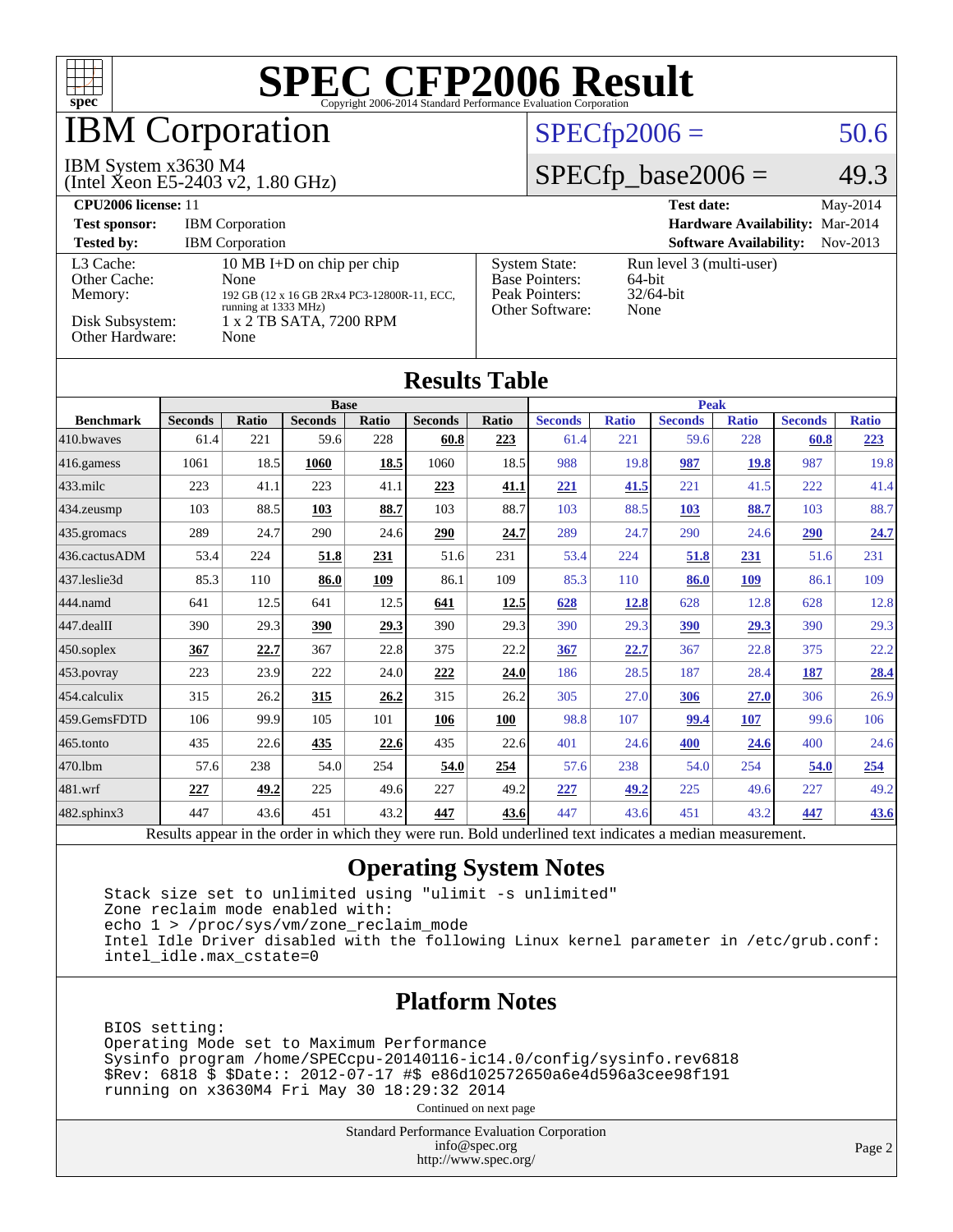

IBM Corporation

 $SPECTp2006 = 50.6$ 

(Intel Xeon E5-2403 v2, 1.80 GHz) IBM System x3630 M4

 $SPECTp\_base2006 = 49.3$ 

**[CPU2006 license:](http://www.spec.org/auto/cpu2006/Docs/result-fields.html#CPU2006license)** 11 **[Test date:](http://www.spec.org/auto/cpu2006/Docs/result-fields.html#Testdate)** May-2014 **[Test sponsor:](http://www.spec.org/auto/cpu2006/Docs/result-fields.html#Testsponsor)** IBM Corporation **[Hardware Availability:](http://www.spec.org/auto/cpu2006/Docs/result-fields.html#HardwareAvailability)** Mar-2014 [Tested by:](http://www.spec.org/auto/cpu2006/Docs/result-fields.html#Testedby) IBM Corporation **[Software Availability:](http://www.spec.org/auto/cpu2006/Docs/result-fields.html#SoftwareAvailability)** Nov-2013

#### **[Platform Notes \(Continued\)](http://www.spec.org/auto/cpu2006/Docs/result-fields.html#PlatformNotes)**

 This section contains SUT (System Under Test) info as seen by some common utilities. To remove or add to this section, see: <http://www.spec.org/cpu2006/Docs/config.html#sysinfo> From /proc/cpuinfo model name : Intel $(R)$  Xeon $(R)$  CPU E5-2403 v2 @ 1.80GHz 2 "physical id"s (chips) 8 "processors" cores, siblings (Caution: counting these is hw and system dependent. The following excerpts from /proc/cpuinfo might not be reliable. Use with caution.) cpu cores : 4 siblings : 4 physical 0: cores 0 1 2 3 physical 1: cores 0 1 2 3 cache size : 10240 KB From /proc/meminfo<br>MemTotal: 198464900 kB HugePages\_Total: 0<br>Hugepagesize: 2048 kB Hugepagesize: /usr/bin/lsb\_release -d Red Hat Enterprise Linux Server release 6.5 (Santiago) From /etc/\*release\* /etc/\*version\* redhat-release: Red Hat Enterprise Linux Server release 6.5 (Santiago) system-release: Red Hat Enterprise Linux Server release 6.5 (Santiago) system-release-cpe: cpe:/o:redhat:enterprise\_linux:6server:ga:server uname -a: Linux x3630M4 2.6.32-431.el6.x86\_64 #1 SMP Sun Nov 10 22:19:54 EST 2013 x86\_64 x86\_64 x86\_64 GNU/Linux run-level 3 May 29 12:04 SPEC is set to: /home/SPECcpu-20140116-ic14.0 Type Size Used Avail Use% Mounted on /dev/mapper/vg  $x3630m4-lv$  home ext4 1.8T 11G 1.7T 1% /home Additional information from dmidecode: BIOS IBM -[BEE135VUS-1.60]- 01/14/2014 Memory: 12x Samsung M393B2G70QH0-YK0 16 GB 1333 MHz 2 rank (End of data from sysinfo program)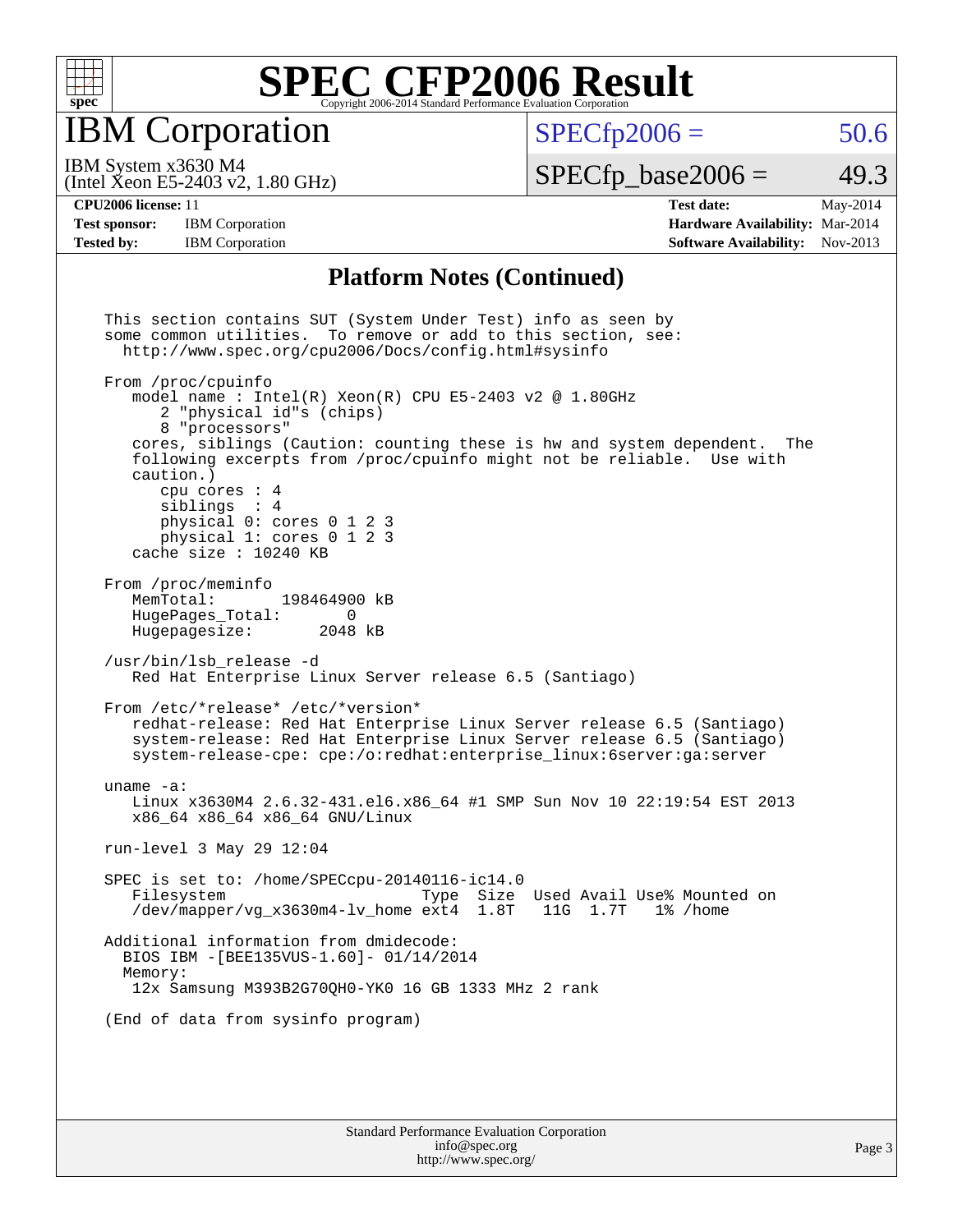

# IBM Corporation

 $SPECTp2006 = 50.6$ 

(Intel Xeon E5-2403 v2, 1.80 GHz) IBM System x3630 M4

 $SPECfp\_base2006 = 49.3$ 

**[CPU2006 license:](http://www.spec.org/auto/cpu2006/Docs/result-fields.html#CPU2006license)** 11 **[Test date:](http://www.spec.org/auto/cpu2006/Docs/result-fields.html#Testdate)** May-2014 **[Test sponsor:](http://www.spec.org/auto/cpu2006/Docs/result-fields.html#Testsponsor)** IBM Corporation **[Hardware Availability:](http://www.spec.org/auto/cpu2006/Docs/result-fields.html#HardwareAvailability)** Mar-2014 **[Tested by:](http://www.spec.org/auto/cpu2006/Docs/result-fields.html#Testedby)** IBM Corporation **[Software Availability:](http://www.spec.org/auto/cpu2006/Docs/result-fields.html#SoftwareAvailability)** Nov-2013

#### **[General Notes](http://www.spec.org/auto/cpu2006/Docs/result-fields.html#GeneralNotes)**

Environment variables set by runspec before the start of the run: KMP AFFINITY = "granularity=fine, scatter,  $1,0$ " LD\_LIBRARY\_PATH = "/home/SPECcpu-20140116-ic14.0/libs/32:/home/SPECcpu-20140116-ic14.0/libs/64:/home/SPECcpu-20140116-ic14.0/sh" OMP\_NUM\_THREADS = "8"

 Binaries compiled on a system with 1x Core i7-860 CPU + 8GB memory using RedHat EL 6.4 Transparent Huge Pages enabled with: echo always > /sys/kernel/mm/redhat\_transparent\_hugepage/enabled runspec command invoked through numactl i.e.: numactl --interleave=all runspec <etc>

**[Base Compiler Invocation](http://www.spec.org/auto/cpu2006/Docs/result-fields.html#BaseCompilerInvocation)**

[C benchmarks](http://www.spec.org/auto/cpu2006/Docs/result-fields.html#Cbenchmarks):  $\text{icc}$   $-\text{m64}$ 

[C++ benchmarks:](http://www.spec.org/auto/cpu2006/Docs/result-fields.html#CXXbenchmarks) [icpc -m64](http://www.spec.org/cpu2006/results/res2014q3/cpu2006-20140604-29809.flags.html#user_CXXbase_intel_icpc_64bit_bedb90c1146cab66620883ef4f41a67e)

[Fortran benchmarks](http://www.spec.org/auto/cpu2006/Docs/result-fields.html#Fortranbenchmarks): [ifort -m64](http://www.spec.org/cpu2006/results/res2014q3/cpu2006-20140604-29809.flags.html#user_FCbase_intel_ifort_64bit_ee9d0fb25645d0210d97eb0527dcc06e)

[Benchmarks using both Fortran and C](http://www.spec.org/auto/cpu2006/Docs/result-fields.html#BenchmarksusingbothFortranandC): [icc -m64](http://www.spec.org/cpu2006/results/res2014q3/cpu2006-20140604-29809.flags.html#user_CC_FCbase_intel_icc_64bit_0b7121f5ab7cfabee23d88897260401c) [ifort -m64](http://www.spec.org/cpu2006/results/res2014q3/cpu2006-20140604-29809.flags.html#user_CC_FCbase_intel_ifort_64bit_ee9d0fb25645d0210d97eb0527dcc06e)

### **[Base Portability Flags](http://www.spec.org/auto/cpu2006/Docs/result-fields.html#BasePortabilityFlags)**

| 410.bwaves: -DSPEC CPU LP64                 |                                                                |
|---------------------------------------------|----------------------------------------------------------------|
| 416.gamess: -DSPEC_CPU_LP64                 |                                                                |
| 433.milc: -DSPEC_CPU_LP64                   |                                                                |
| 434.zeusmp: - DSPEC_CPU_LP64                |                                                                |
| 435.gromacs: -DSPEC_CPU_LP64 -nofor_main    |                                                                |
| 436.cactusADM: -DSPEC CPU LP64 -nofor main  |                                                                |
| 437.leslie3d: -DSPEC CPU LP64               |                                                                |
| 444.namd: -DSPEC CPU LP64                   |                                                                |
| 447.dealII: -DSPEC CPU LP64                 |                                                                |
| 450.soplex: -DSPEC CPU LP64                 |                                                                |
| 453.povray: -DSPEC_CPU_LP64                 |                                                                |
| 454.calculix: - DSPEC CPU LP64 - nofor main |                                                                |
| 459.GemsFDTD: -DSPEC CPU LP64               |                                                                |
| 465.tonto: -DSPEC CPU LP64                  |                                                                |
| 470.1bm: - DSPEC CPU LP64                   |                                                                |
|                                             | 481.wrf: -DSPEC CPU_LP64 -DSPEC_CPU_CASE_FLAG -DSPEC_CPU_LINUX |
| 482.sphinx3: -DSPEC_CPU_LP64                |                                                                |
|                                             |                                                                |

| <b>Standard Performance Evaluation Corporation</b> |
|----------------------------------------------------|
| info@spec.org                                      |
| http://www.spec.org/                               |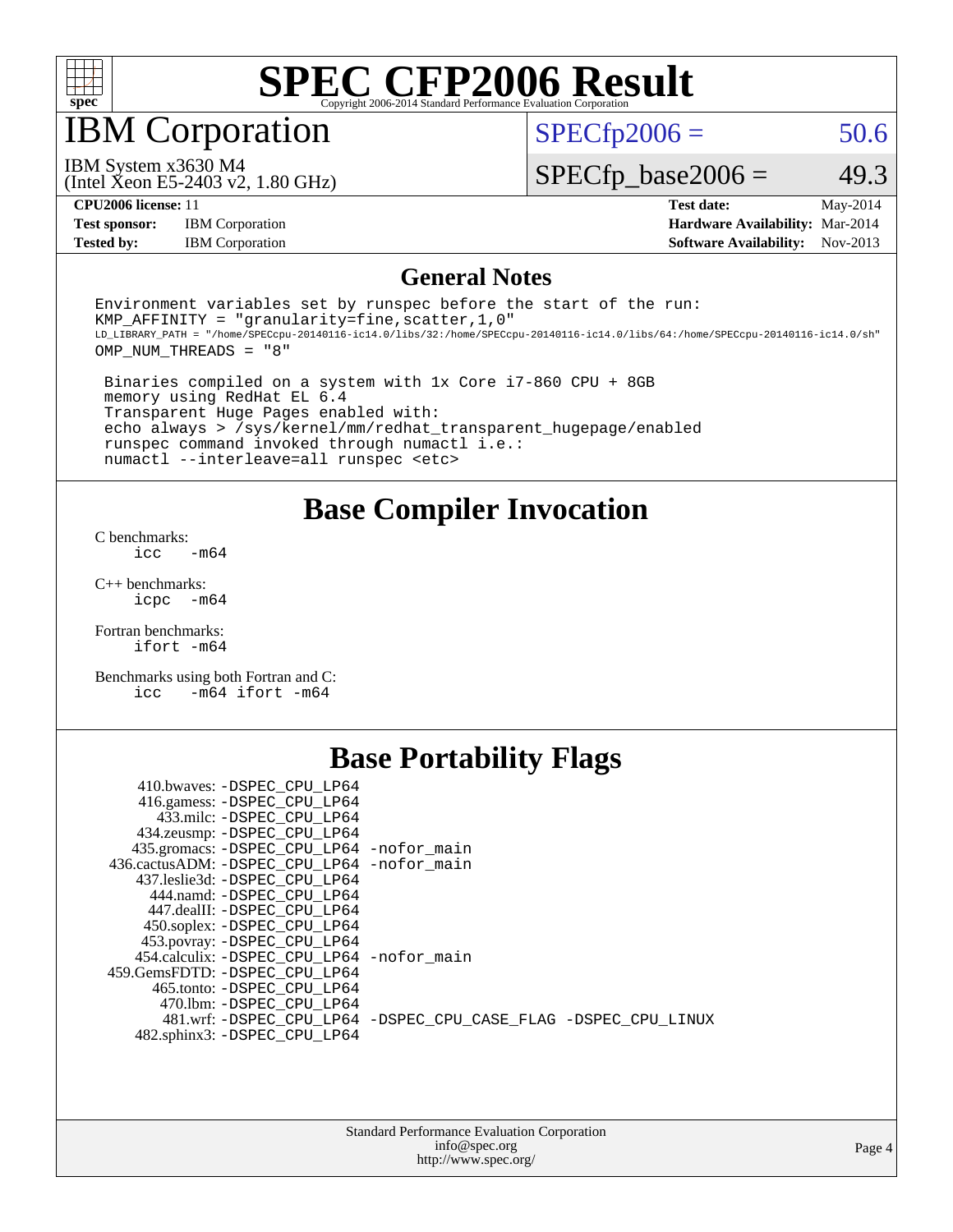

IBM Corporation

 $SPECfp2006 = 50.6$  $SPECfp2006 = 50.6$ 

(Intel Xeon E5-2403 v2, 1.80 GHz) IBM System x3630 M4

 $SPECTp\_base2006 = 49.3$ 

**[Test sponsor:](http://www.spec.org/auto/cpu2006/Docs/result-fields.html#Testsponsor)** IBM Corporation **[Hardware Availability:](http://www.spec.org/auto/cpu2006/Docs/result-fields.html#HardwareAvailability)** Mar-2014

**[CPU2006 license:](http://www.spec.org/auto/cpu2006/Docs/result-fields.html#CPU2006license)** 11 **[Test date:](http://www.spec.org/auto/cpu2006/Docs/result-fields.html#Testdate)** May-2014 **[Tested by:](http://www.spec.org/auto/cpu2006/Docs/result-fields.html#Testedby)** IBM Corporation **[Software Availability:](http://www.spec.org/auto/cpu2006/Docs/result-fields.html#SoftwareAvailability)** Nov-2013

### **[Base Optimization Flags](http://www.spec.org/auto/cpu2006/Docs/result-fields.html#BaseOptimizationFlags)**

[C benchmarks](http://www.spec.org/auto/cpu2006/Docs/result-fields.html#Cbenchmarks): [-xAVX](http://www.spec.org/cpu2006/results/res2014q3/cpu2006-20140604-29809.flags.html#user_CCbase_f-xAVX) [-ipo](http://www.spec.org/cpu2006/results/res2014q3/cpu2006-20140604-29809.flags.html#user_CCbase_f-ipo) [-O3](http://www.spec.org/cpu2006/results/res2014q3/cpu2006-20140604-29809.flags.html#user_CCbase_f-O3) [-no-prec-div](http://www.spec.org/cpu2006/results/res2014q3/cpu2006-20140604-29809.flags.html#user_CCbase_f-no-prec-div) [-parallel](http://www.spec.org/cpu2006/results/res2014q3/cpu2006-20140604-29809.flags.html#user_CCbase_f-parallel) [-opt-prefetch](http://www.spec.org/cpu2006/results/res2014q3/cpu2006-20140604-29809.flags.html#user_CCbase_f-opt-prefetch) [-ansi-alias](http://www.spec.org/cpu2006/results/res2014q3/cpu2006-20140604-29809.flags.html#user_CCbase_f-ansi-alias) [C++ benchmarks:](http://www.spec.org/auto/cpu2006/Docs/result-fields.html#CXXbenchmarks)

[-xAVX](http://www.spec.org/cpu2006/results/res2014q3/cpu2006-20140604-29809.flags.html#user_CXXbase_f-xAVX) [-ipo](http://www.spec.org/cpu2006/results/res2014q3/cpu2006-20140604-29809.flags.html#user_CXXbase_f-ipo) [-O3](http://www.spec.org/cpu2006/results/res2014q3/cpu2006-20140604-29809.flags.html#user_CXXbase_f-O3) [-no-prec-div](http://www.spec.org/cpu2006/results/res2014q3/cpu2006-20140604-29809.flags.html#user_CXXbase_f-no-prec-div) [-opt-prefetch](http://www.spec.org/cpu2006/results/res2014q3/cpu2006-20140604-29809.flags.html#user_CXXbase_f-opt-prefetch) [-ansi-alias](http://www.spec.org/cpu2006/results/res2014q3/cpu2006-20140604-29809.flags.html#user_CXXbase_f-ansi-alias)

[Fortran benchmarks](http://www.spec.org/auto/cpu2006/Docs/result-fields.html#Fortranbenchmarks): [-xAVX](http://www.spec.org/cpu2006/results/res2014q3/cpu2006-20140604-29809.flags.html#user_FCbase_f-xAVX) [-ipo](http://www.spec.org/cpu2006/results/res2014q3/cpu2006-20140604-29809.flags.html#user_FCbase_f-ipo) [-O3](http://www.spec.org/cpu2006/results/res2014q3/cpu2006-20140604-29809.flags.html#user_FCbase_f-O3) [-no-prec-div](http://www.spec.org/cpu2006/results/res2014q3/cpu2006-20140604-29809.flags.html#user_FCbase_f-no-prec-div) [-parallel](http://www.spec.org/cpu2006/results/res2014q3/cpu2006-20140604-29809.flags.html#user_FCbase_f-parallel) [-opt-prefetch](http://www.spec.org/cpu2006/results/res2014q3/cpu2006-20140604-29809.flags.html#user_FCbase_f-opt-prefetch)

[Benchmarks using both Fortran and C](http://www.spec.org/auto/cpu2006/Docs/result-fields.html#BenchmarksusingbothFortranandC): [-xAVX](http://www.spec.org/cpu2006/results/res2014q3/cpu2006-20140604-29809.flags.html#user_CC_FCbase_f-xAVX) [-ipo](http://www.spec.org/cpu2006/results/res2014q3/cpu2006-20140604-29809.flags.html#user_CC_FCbase_f-ipo) [-O3](http://www.spec.org/cpu2006/results/res2014q3/cpu2006-20140604-29809.flags.html#user_CC_FCbase_f-O3) [-no-prec-div](http://www.spec.org/cpu2006/results/res2014q3/cpu2006-20140604-29809.flags.html#user_CC_FCbase_f-no-prec-div) [-parallel](http://www.spec.org/cpu2006/results/res2014q3/cpu2006-20140604-29809.flags.html#user_CC_FCbase_f-parallel) [-opt-prefetch](http://www.spec.org/cpu2006/results/res2014q3/cpu2006-20140604-29809.flags.html#user_CC_FCbase_f-opt-prefetch) [-ansi-alias](http://www.spec.org/cpu2006/results/res2014q3/cpu2006-20140604-29809.flags.html#user_CC_FCbase_f-ansi-alias)

## **[Peak Compiler Invocation](http://www.spec.org/auto/cpu2006/Docs/result-fields.html#PeakCompilerInvocation)**

[C benchmarks](http://www.spec.org/auto/cpu2006/Docs/result-fields.html#Cbenchmarks):  $\text{icc}$  -m64

[C++ benchmarks:](http://www.spec.org/auto/cpu2006/Docs/result-fields.html#CXXbenchmarks) [icpc -m64](http://www.spec.org/cpu2006/results/res2014q3/cpu2006-20140604-29809.flags.html#user_CXXpeak_intel_icpc_64bit_bedb90c1146cab66620883ef4f41a67e)

[Fortran benchmarks](http://www.spec.org/auto/cpu2006/Docs/result-fields.html#Fortranbenchmarks): [ifort -m64](http://www.spec.org/cpu2006/results/res2014q3/cpu2006-20140604-29809.flags.html#user_FCpeak_intel_ifort_64bit_ee9d0fb25645d0210d97eb0527dcc06e)

[Benchmarks using both Fortran and C](http://www.spec.org/auto/cpu2006/Docs/result-fields.html#BenchmarksusingbothFortranandC): [icc -m64](http://www.spec.org/cpu2006/results/res2014q3/cpu2006-20140604-29809.flags.html#user_CC_FCpeak_intel_icc_64bit_0b7121f5ab7cfabee23d88897260401c) [ifort -m64](http://www.spec.org/cpu2006/results/res2014q3/cpu2006-20140604-29809.flags.html#user_CC_FCpeak_intel_ifort_64bit_ee9d0fb25645d0210d97eb0527dcc06e)

# **[Peak Portability Flags](http://www.spec.org/auto/cpu2006/Docs/result-fields.html#PeakPortabilityFlags)**

Same as Base Portability Flags

# **[Peak Optimization Flags](http://www.spec.org/auto/cpu2006/Docs/result-fields.html#PeakOptimizationFlags)**

[C benchmarks](http://www.spec.org/auto/cpu2006/Docs/result-fields.html#Cbenchmarks):

 433.milc: [-xAVX](http://www.spec.org/cpu2006/results/res2014q3/cpu2006-20140604-29809.flags.html#user_peakPASS2_CFLAGSPASS2_LDFLAGS433_milc_f-xAVX)(pass 2) [-prof-gen](http://www.spec.org/cpu2006/results/res2014q3/cpu2006-20140604-29809.flags.html#user_peakPASS1_CFLAGSPASS1_LDFLAGS433_milc_prof_gen_e43856698f6ca7b7e442dfd80e94a8fc)(pass 1) [-ipo](http://www.spec.org/cpu2006/results/res2014q3/cpu2006-20140604-29809.flags.html#user_peakPASS2_CFLAGSPASS2_LDFLAGS433_milc_f-ipo)(pass 2) [-O3](http://www.spec.org/cpu2006/results/res2014q3/cpu2006-20140604-29809.flags.html#user_peakPASS2_CFLAGSPASS2_LDFLAGS433_milc_f-O3)(pass 2) [-no-prec-div](http://www.spec.org/cpu2006/results/res2014q3/cpu2006-20140604-29809.flags.html#user_peakPASS2_CFLAGSPASS2_LDFLAGS433_milc_f-no-prec-div)(pass 2) [-prof-use](http://www.spec.org/cpu2006/results/res2014q3/cpu2006-20140604-29809.flags.html#user_peakPASS2_CFLAGSPASS2_LDFLAGS433_milc_prof_use_bccf7792157ff70d64e32fe3e1250b55)(pass 2) [-auto-ilp32](http://www.spec.org/cpu2006/results/res2014q3/cpu2006-20140604-29809.flags.html#user_peakCOPTIMIZE433_milc_f-auto-ilp32) [-ansi-alias](http://www.spec.org/cpu2006/results/res2014q3/cpu2006-20140604-29809.flags.html#user_peakCOPTIMIZE433_milc_f-ansi-alias)

 $470.$ lbm: basepeak = yes

482.sphinx3: basepeak = yes

[C++ benchmarks:](http://www.spec.org/auto/cpu2006/Docs/result-fields.html#CXXbenchmarks)

Continued on next page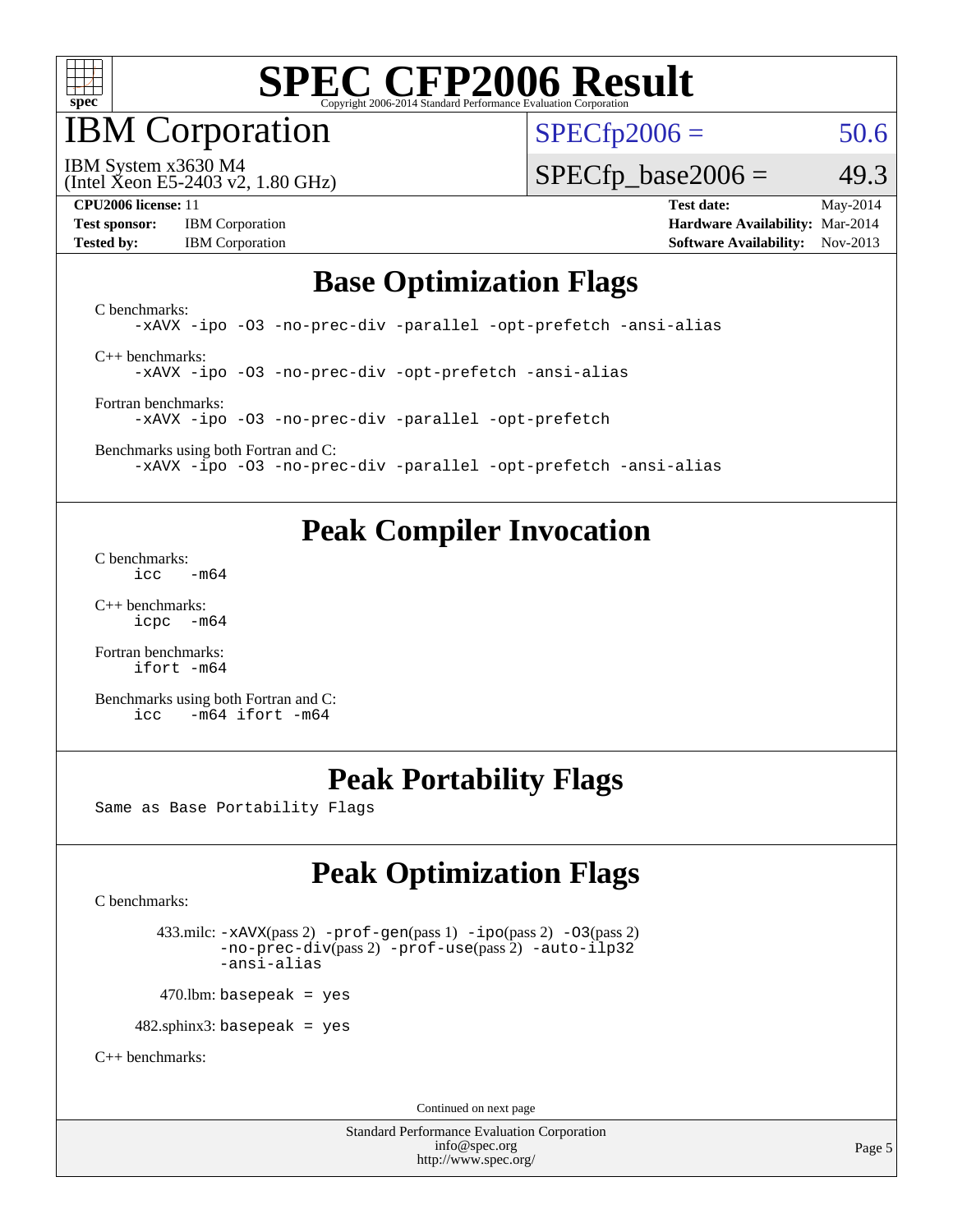

IBM Corporation

 $SPECTp2006 = 50.6$ 

(Intel Xeon E5-2403 v2, 1.80 GHz) IBM System x3630 M4

 $SPECTp\_base2006 = 49.3$ 

**[CPU2006 license:](http://www.spec.org/auto/cpu2006/Docs/result-fields.html#CPU2006license)** 11 **[Test date:](http://www.spec.org/auto/cpu2006/Docs/result-fields.html#Testdate)** May-2014 **[Test sponsor:](http://www.spec.org/auto/cpu2006/Docs/result-fields.html#Testsponsor)** IBM Corporation **[Hardware Availability:](http://www.spec.org/auto/cpu2006/Docs/result-fields.html#HardwareAvailability)** Mar-2014 [Tested by:](http://www.spec.org/auto/cpu2006/Docs/result-fields.html#Testedby) IBM Corporation **[Software Availability:](http://www.spec.org/auto/cpu2006/Docs/result-fields.html#SoftwareAvailability)** Nov-2013

# **[Peak Optimization Flags \(Continued\)](http://www.spec.org/auto/cpu2006/Docs/result-fields.html#PeakOptimizationFlags)**

```
Standard Performance Evaluation Corporation
           444.namd: -xAVX(pass 2) -prof-gen(pass 1) -ipo(pass 2) -O3(pass 2)
                   -no-prec-div(pass 2) -prof-use(pass 2) -fno-alias
                   -auto-ilp32
           447.dealII: basepeak = yes
          450.soplex: basepeak = yes
          453.povray: -xAVX(pass 2) -prof-gen(pass 1) -ipo(pass 2) -O3(pass 2)
                   -no-prec-div(pass 2) -prof-use(pass 2) -unroll4 -ansi-alias
   Fortran benchmarks: 
        410.bwaves: basepeak = yes416.gamess: -xAVX(pass 2) -prof-gen(pass 1) -ipo(pass 2) -O3(pass 2)
                   -no-prec-div(pass 2) -prof-use(pass 2) -unroll2
                   -inline-level=0 -scalar-rep-
         434.zeusmp: basepeak = yes
         437.leslie3d: basepeak = yes
     459.GemsFDTD: -xAVX(pass 2) -prof-gen(pass 1) -ipo(pass 2) -O3(pass 2)
                   -no-prec-div(pass 2) -prof-use(pass 2) -unroll2
                   -inline-level=0 -opt-prefetch -parallel
          465.tonto: -xAVX(pass 2) -prof-gen(pass 1) -po(pass 2) -03(pass 2)
                   -no-prec-div(pass 2) -prof-use(pass 2) -inline-calloc
                   -opt-malloc-options=3 -auto -unroll4
   Benchmarks using both Fortran and C: 
        435.gromacs: basepeak = yes
     436.cactusADM: basepeak = yes
         454.calculix: -xAVX -ipo -O3 -no-prec-div -auto-ilp32 -ansi-alias
            481.wrf: basepeak = yes
                         The flags files that were used to format this result can be browsed at
http://www.spec.org/cpu2006/flags/Intel-ic14.0-official-linux64.20140128.html
http://www.spec.org/cpu2006/flags/IBM-Platform-Flags-V1.2-IVB-B.html
                             You can also download the XML flags sources by saving the following links:
http://www.spec.org/cpu2006/flags/Intel-ic14.0-official-linux64.20140128.xml
http://www.spec.org/cpu2006/flags/IBM-Platform-Flags-V1.2-IVB-B.xml
```